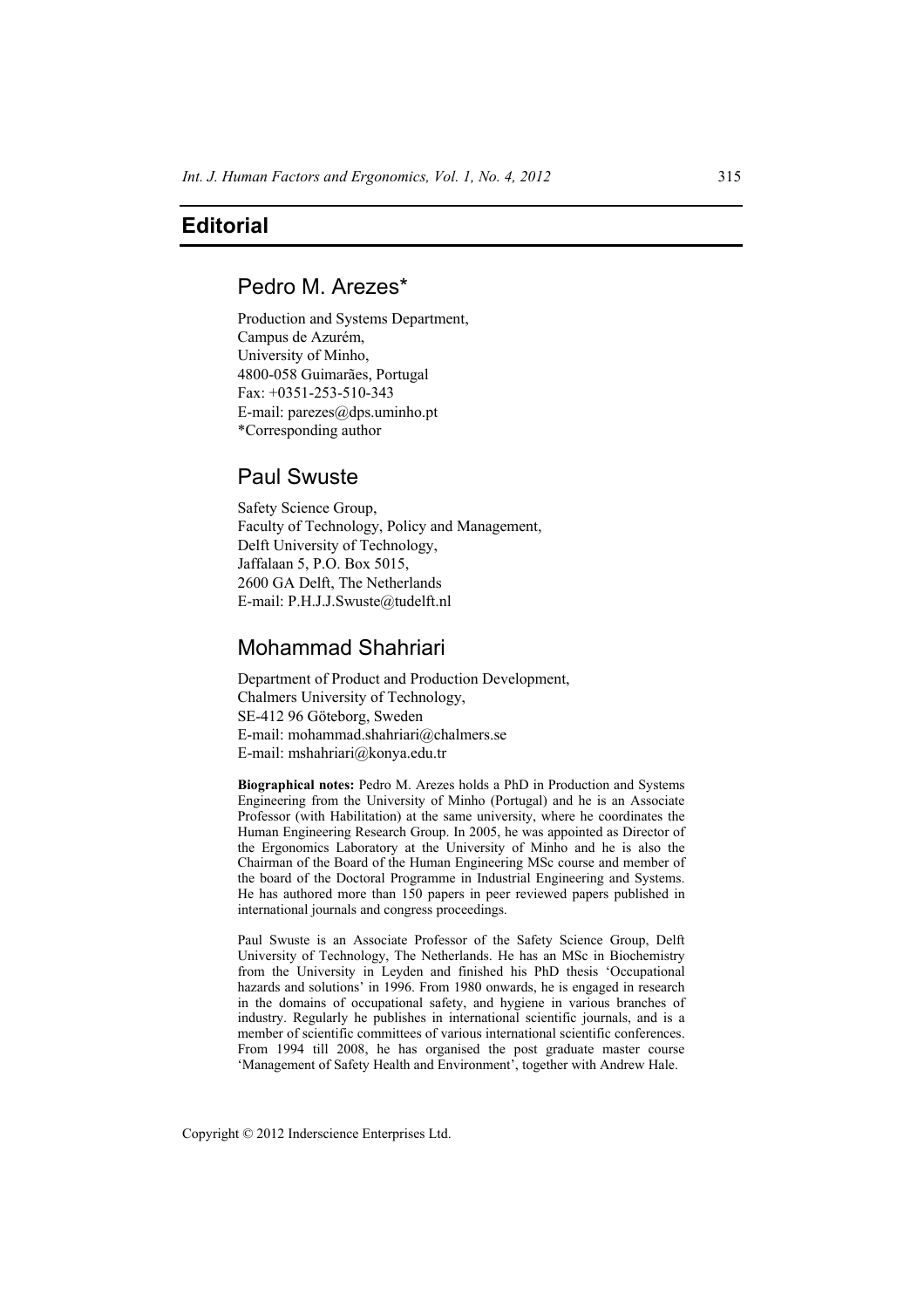## 316 *P.M. Arezes et al.*

Mohammad Shahriari is a Professor (Chair) and the Director of Competence Center for HSE and Ethics, at the Faculty of Engineering, Department of Industrial Engineering at the University of Necmettin Erbakan, in Konya, Turkey. He has cooperation with Chalmers University of Technology, where he was involved for more than 15 years in risk assessment and environmental issues. He is the main author of four books, and more than 50 research papers in the fields of risk assessment, human factors and environmental risk assessment. He is a reviewer and member of the editorial committee of six international peer-reviewed scientific journals.

### **1 Introduction**

Annually, the Portuguese Society for Occupational Safety and Hygiene (SPOSHO) organises the International Symposium on Occupational Safety and Hygiene, also known as SHO. Three Portuguese universities, University of Minho, University of Porto, Technical University of Lisbon, a Spanish university, the Polytechnic University of Catalonia (UPC), and SPOSHO were responsible for the eight edition (SHO2012). The main aim of the event is to disseminate results from research from universities and research institutions, in particular amongst OH&S practitioners and the general public. A second aim is to establish a network of international researchers working in the broad domain of OH&S, not limited to occupational safety and hygiene, but also including the ergonomics domain.

The symposium was held on February 9–10 at Guimarães, located in the Northern part of Portugal. The town is one of the country's most important historical cities. Its centre was registered as an UNESCO World Heritage Site, making it one of the largest and most attractive tourist centres in the region. Also, jointly with Maribor, Guimarães is European Capital of Culture during 2012.

This eight edition of the event had more than 300 attendants, from seven different countries and with a very wide professional and background spectrum, such as OH&S practitioners, scientists, teachers, managers, psychologists, and ergonomists. For the first time, an electronic platform for submission and revision was used, processing more than 200 papers from, approximately, 400 authors. The papers were selected by the international scientific committee, composed of more than 80 researchers/scientists within the broad domain of OH&S. Accepted papers were presented, together with eight keynote contributions. The increasing number of participants and submitted works do show the symposium is one of the most important events of the OH&S domain, both in Portugal, and Brazil.

### **2 Content of this special issue**

This special issue will disseminate papers submitted to SHO2012, describing interventions, analysis, conceptual models, etc., applied to workplaces and/or working conditions (Table 1).